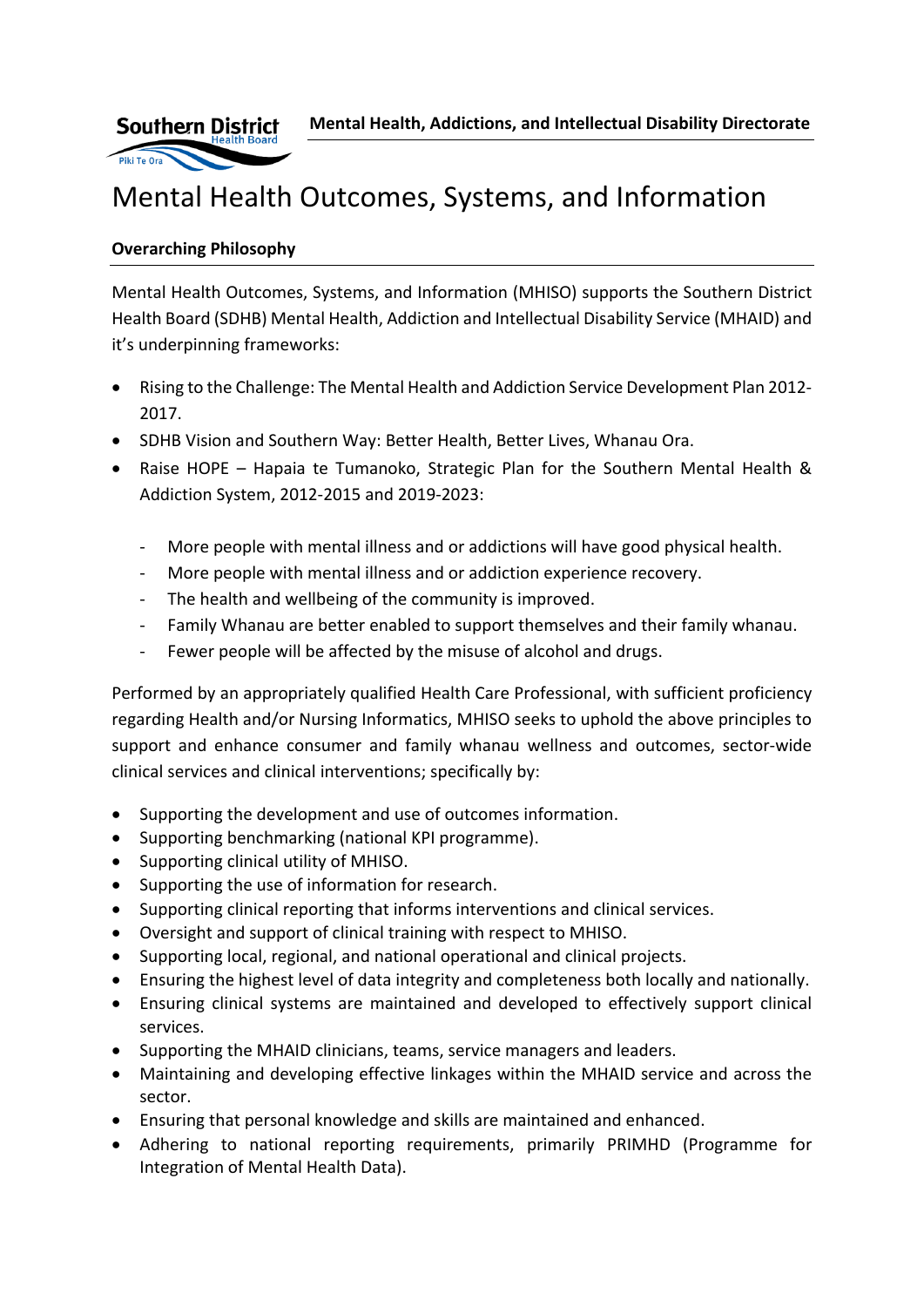MHISO adheres to continued quality improvement that supports the Southern District Health Board's Performance Excellence and Quality Improvement Strategy; identifying a cycle that supports clinical service development and maintenance.





## **Health Informatics**

Health Informatics promotes the understanding, integration, and application of information technology in healthcare settings. This helps to ensure adequate and qualified support of clinician objectives and industry best practices. Health informaticians transform health care by analysing, designing, implementing, and evaluating information and communication systems that enhance individual and population health outcomes, improve patient care, and strengthen the clinician-patient relationship (*HIMSS Healthcare Information and Management Systems Society, 2016. www.himss.org)*.

## **Nursing Informatics**

Nursing informatics (NI) is the specialty that integrates nursing science with multiple information management and analytical sciences to identify, define, manage, and communicate data, information, knowledge, and wisdom in nursing practice. NI supports nurses, consumers, patients, the interprofessional healthcare team, and other stakeholders in their decision-making in all roles and settings to achieve desired outcomes. This support is accomplished through the use of information structures, information processes, and information technology (*HIMSS Healthcare Information and Management Systems Society, 2016. [www.himss.org\)](http://www.himss.org/)*.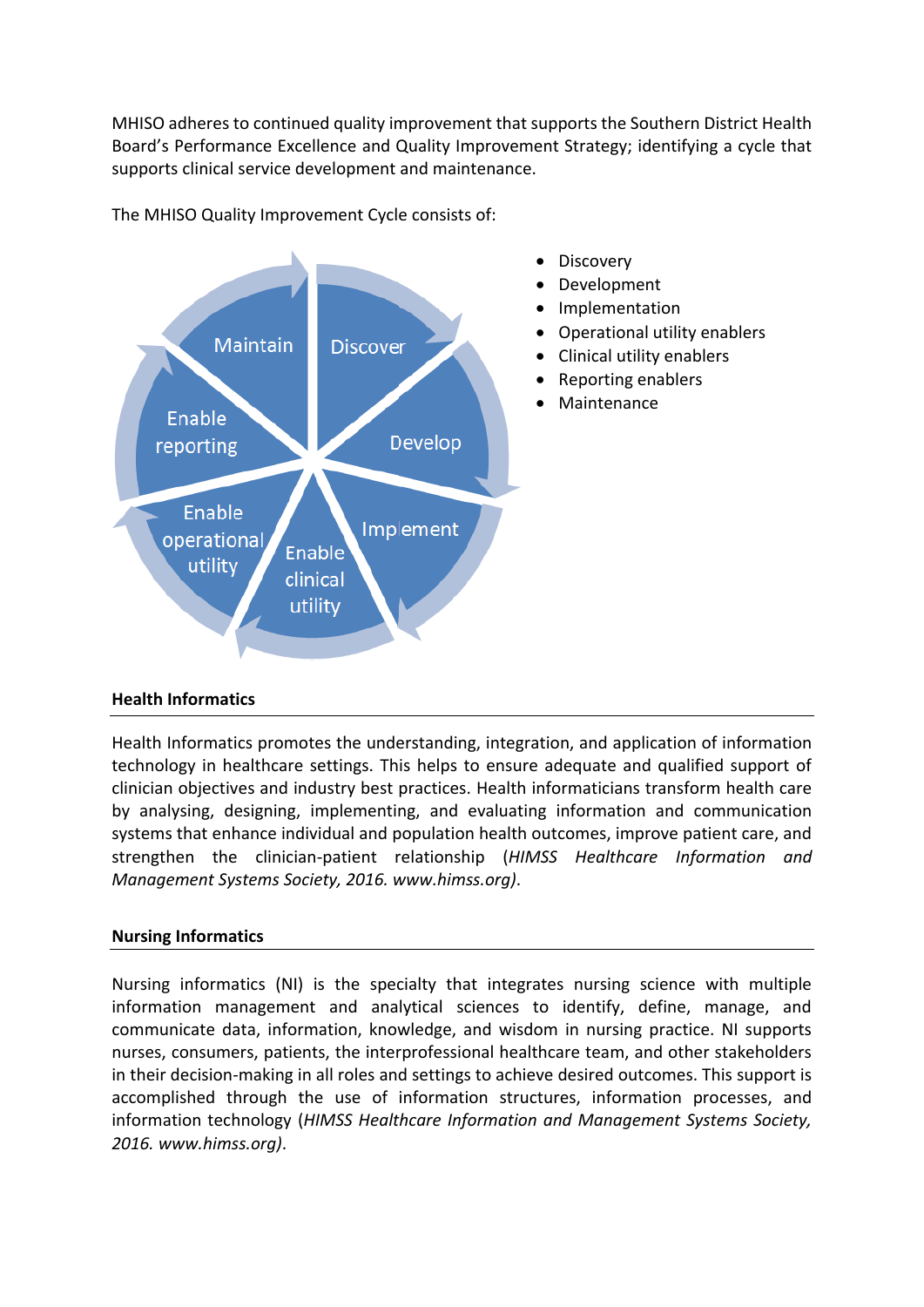## **Professional Practice Competencies**

Drawing upon NZ Nursing Council 'Competencies for Registered Nurses' 2007, the following competencies can be applied to Health Informatics and to those involved in Mental Health Information, Systems and Outcomes within MHAID, Southern DHB:

## **Competency 2.3 - Ensures documentation is accurate and maintains confidentiality of information:**

- Maintains clear, concise, timely, accurate and current health consumer records within a legal and ethical framework.
- Demonstrates literacy and computer skills necessary to record, enter, store, retrieve and organise data essential for care delivery.

## **Competency 2.9 - Maintains professional development.**

• Contributes to the support, direction and teaching of colleagues to enhance professional development.

#### **Competencies for nurses involved in management:**

- Promotes a quality practice environment that supports nurses' abilities to provide safe, effective and ethical nursing practice.
- Promotes a practice environment that encourages learning and evidence-based practice.
- Participates in professional activities to keep abreast of current trends and issues in nursing.

#### **Competencies for nurses involved in education:**

- Integrates evidence-based theory and best practice into education activities.
- Participates in professional activities to keep abreast of current trends and issues in nursing.

## **Competencies for nurses involved in research:**

- Promotes a research environment that supports and facilitates research mindedness and research utilisation.
- Supports and evaluates practice through research activities and application of evidence based knowledge.
- Participates in professional activities to keep abreast of current trends and issues in nursing.

#### **Competencies for nurses involved in policy:**

- Utilises research and nursing data to contribute to policy development, implementation and evaluation.
- Participates in professional activities to keep abreast of current trends and issues in nursing.